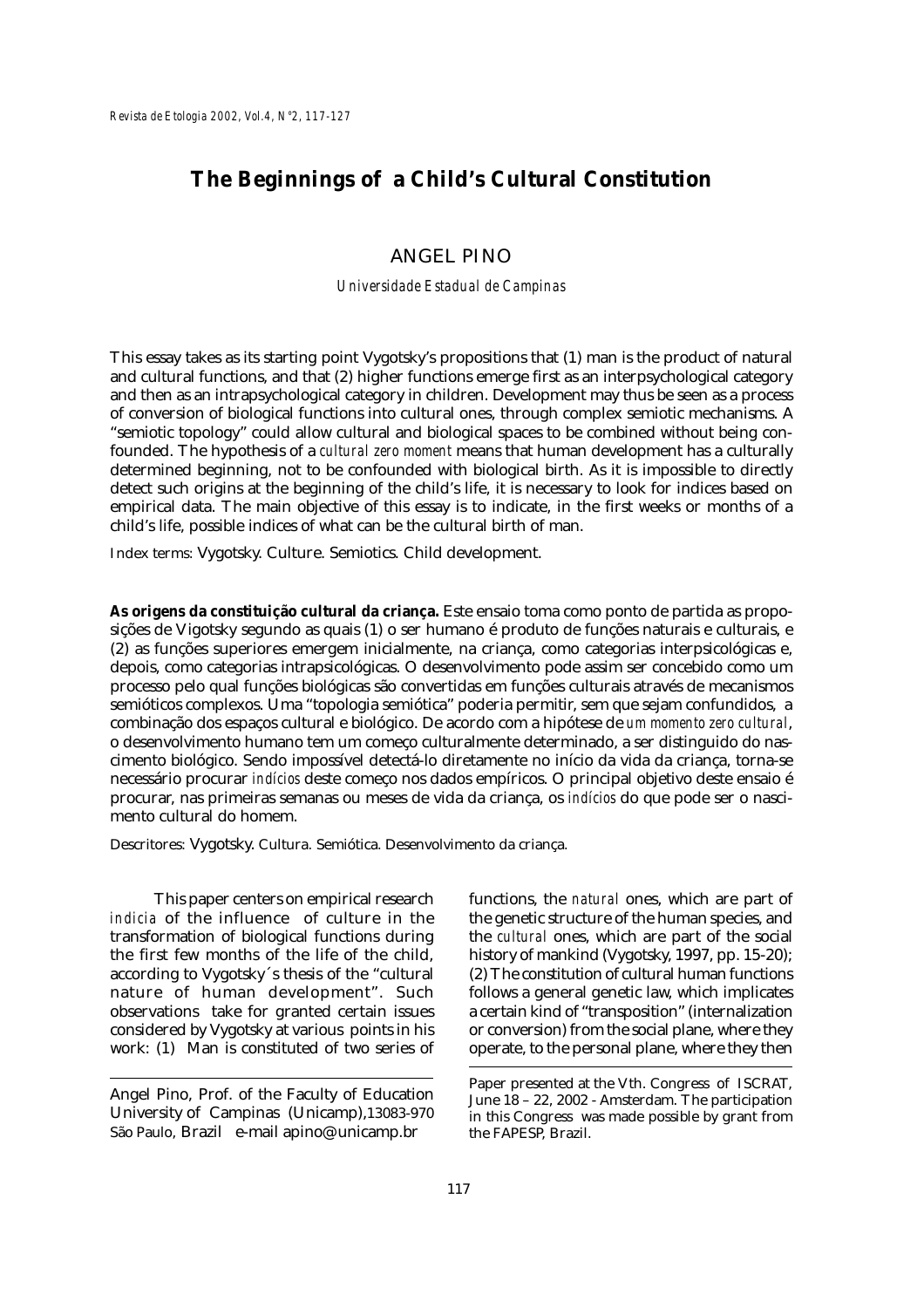start to operate (Vygotsky, 1997, p. 106); (3) The "transposition" of functions from one plane to the other follows a single pattern, exemplified by Vygotsky in the history of the development of the gesture of pointing (Vygotsky, 1997). It is a dialectic process of a semiotic nature. These three assumptions merit some considerations.

With the thesis of the existence of two types of functions, natural and cultural, Vygotsky is far from assuming the dualist tradition of psychology, but rather introducing a dialectical perspective in which functions of opposing nature can become intertwined, yielding a combination of certain characteristics from each of them; thus, natural functions become symbolic and symbolic functions are realized by natural ones, although each remains distinct. A similar situation can be seen in Vygotsky´s introduction of the concept of two planes, one social and one personal. The object of this metaphor suggests that transposition is of a semiotic, rather than physical nature, and it is consequently not subject to the physical constraints of space; it is however subject to the constraints of time, since there is a "before" and an "after" (Pino, 1994).

On the other hand, the idea of the transposition of planes, involving two times, one before and other after, leads to the hypothesis that there exists a "zero cultural moment" which coincides with the very beginning of the process of cultural development. This would basically be a logical moment rather than a physical one**,** since it would be extremely difficult to detect such a moment empirically. Nevertheless, such a real difficulty does not negate the hypothesis, which is necessary to justify the social origin of cultural functions. This hypothesis is not totally original, since Zazzo (1974) also mentioned the existence of a state of "non psychological being" at the beginning of the child's development.

Research concerning the *indicia* of the beginning of the cultural constitution of child is based on the following premises: a) if human development is of a *cultural nature*, b) if culture is not the work of nature, but rather of man himself, who is simultaneously both producer and product of culture, c) consequently, cultural development must have a beginning other

**A** a necessary condition for the former it does not than biological birth. Even though the latter is cause it. The first two of these premises can be found in the work of Vygotsky, while the third term is a logical conclusion based on them. These premises will serve as the point of departure of issues addressed by this paper: the first of these is the relation between biological and cultural functions in the child, which supposes a prior analysis of Vygotsky´s concept of culture**;** the second involves discussing the most effective methodological procedure for such an investigation.

## **Biological and Cultural Functions**

even tnougn it is extremely important in his<br>work. This lack makes an already difficult task It must be acknowledged that Vygotsky did not directly discuss the concept of culture, even though it is extremely important in his even more difficult, especially in the face of the evident semantic variation in the use of the term, as pointed out by Kroeber and Kluckhohn (1952).

derive<br>urn wa<br>eferre Etymologically, the word culture (derived from the Latin word, *cultura*, which in turn was derived from the verb *colere*) initially referred to "agricultural production". Later on, but still in Roman times, the meaning of the term developed to include "cultivation of the mind", as in the expression "*cultura mentis*", used by Cicero to refer figuratively to philosophy. The Greeks, on the other hand, had two different terms for these concepts: *georgia*, for the cultivation of fields, and *mathema*, for that of knowledge. Many centuries later, starting in the Enlightenment of the 18th century, the term *culture* came to be used to refer to "refinement of the mind" and to "good manners". Being a "cultured" person was synonymous to "having a refined style of behavior and customs, different from that of the members of a certain social class easily identified with a rising bourgeoisie". Another idea, that of civilization, was also associated with the word *culture* in certain European countries. The term civilization is used as a contrast with the ideas of a barbarian and savage state and suggests a certain level of material and spiritual progress,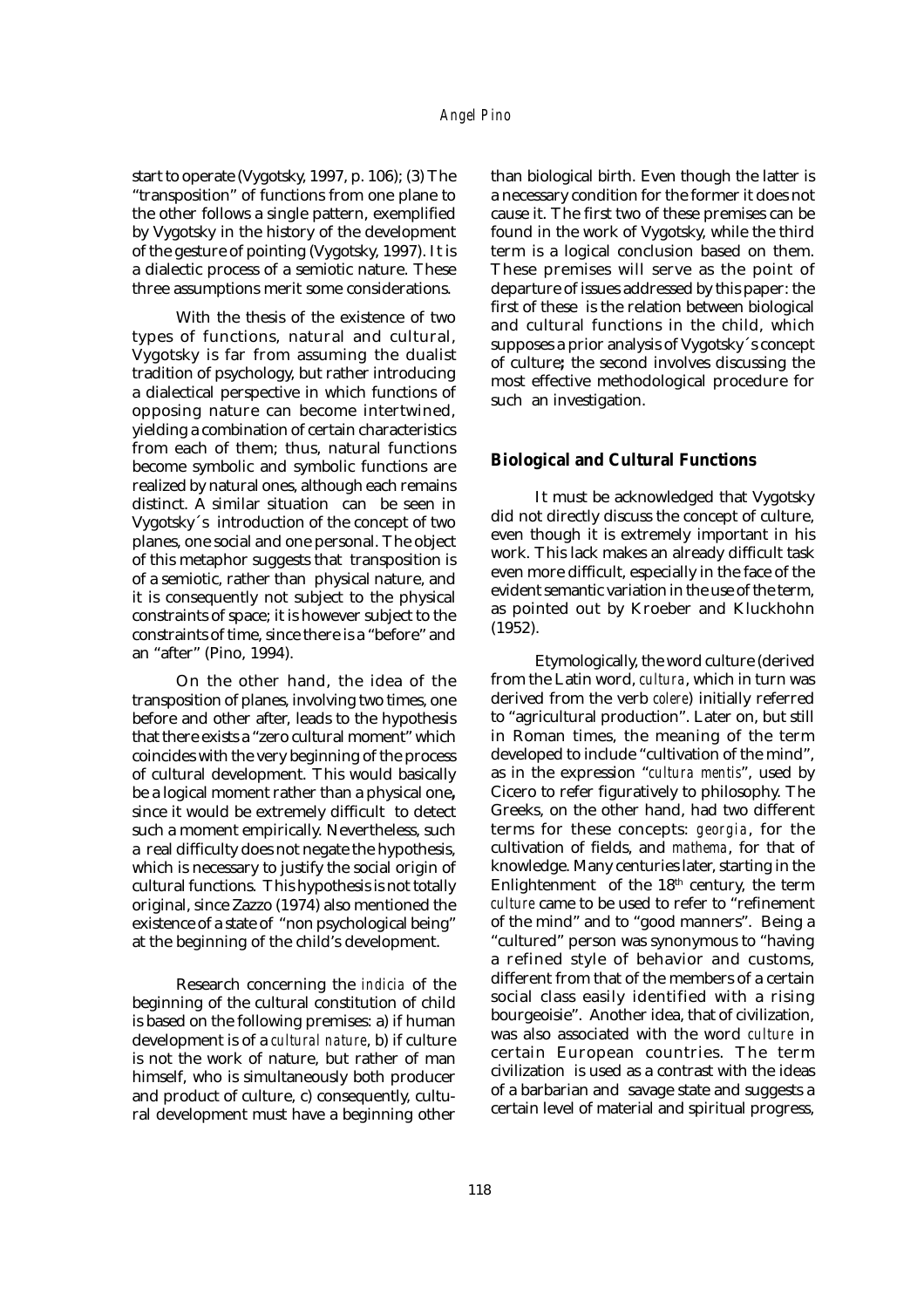such as that achieved by certain peoples. While civilization was used to refer to material and technological progress, culture was used to refer to the values and spiritual aspects of a given people. In the early anthropological works of the 19<sup>th</sup> century, these two terms were used synonymously, as evidenced by the definition of E. B. Tylor.

In contemporary thinking, the term culture tends to be associated with anthropology, that field of knowledge which took form in the  $19<sup>th</sup>$  century, especially in the work of Franz Boas and Marcel Mauss. As the history of this science shows, variation in the use of the term culture is generally related to the different conceptions of human nature predominating in different historical periods; the meaning has changed from the idea of a biological unit of human nature and natural equality among men – position which diminishes the importance of cultural differences between peoples - to that characteristic assumption of culturist school that the very determinants of history of societies is his cultural dissimilarity rather biological similarity**.**.

Despite the various interpretations of the concept of culture, Jahoda (1992, p. 4) points out that there is a general consensus among authors in to exclude genetic aspects from this concept. This is not much, but it is a beginning. At least we can conclude that there is a dividing line between the work of nature, such as genetics, and that of man, which necessarily involves the symbolic functions of culture.

Although Vygotsky does not discuss the concept of culture, he asserts that "culture is both a product of social life and of the social activity of man" (1997, p. 106)**.** This statement can perhaps be considered to be a definition**.** Although at first glance it is not enough to explain what he understood by culture, this statement does appear to refer to some of the more important theses of Marx and Engels about the relation between Man and Nature. In this assertion, Vygotsky makes two distinct aspects of culture clear: 1) culture is a human product and 2) this product originates simultaneously from two sources, from social life and from the social activity of man. The first of these sources is identified with the

dynamics of the practices which constitute the social life of humans, whereas the second source seems to be related to the concept of social work, as in Marx and Engels. It is thus possible to say that for Vygotsky culture is the set of all works of mankind at all times, independent of whether he lives in tribal communities or contemporary societies. Cultural production is thus fused with the history of the constitution of *homo* as a human species.

One of the major concerns of Vygotsky was to show the existence of both rupture and continuity between the plane of *nature* (or elementary functions) and the plane of *culture* (or superior functions). Rupture refers to the transforming action of signs (symbolic systems, essential elements of culture) on the biological functions, whereas continuity refers to the fact that cultural functions are necessarily based on the use of our natural or biological resources for their concrete expression. Culture does, however, seem to be a kind of "aggregated value" to nature. As Vygotsky says, "Culture, generally speaking, does not produce anything new apart from that which is given by nature. But it transforms nature to suit the ends of man." (1994, p. 59). Culture is thus not a substitute for nature, but rather assumes it, transforming natural data without creating them. The verb "transform" here is understood as "conferring a new form", in the Aristotelean sense of the word "form".

In a historical-cultural perspective, saying that culture confers a new form to nature should be understood as having a double meaning: material and symbolic. The transformation of nature by man is linked to mediated activity using techniques and symbolic means, with the former making it possible to change the material form of nature, and the latter making it possible to imbue it with a symbolic existence. Using technical means, the genius of Michelangelo was able to create new forms from stone without its losing material form. As the material changed in form, the image of Moses took shape in the way in which the sculptor had imagined. This new material shape of the stone, however, made it possible for the observer to call to mind the idea of the famous Hebrew leader. Without the material form, the stone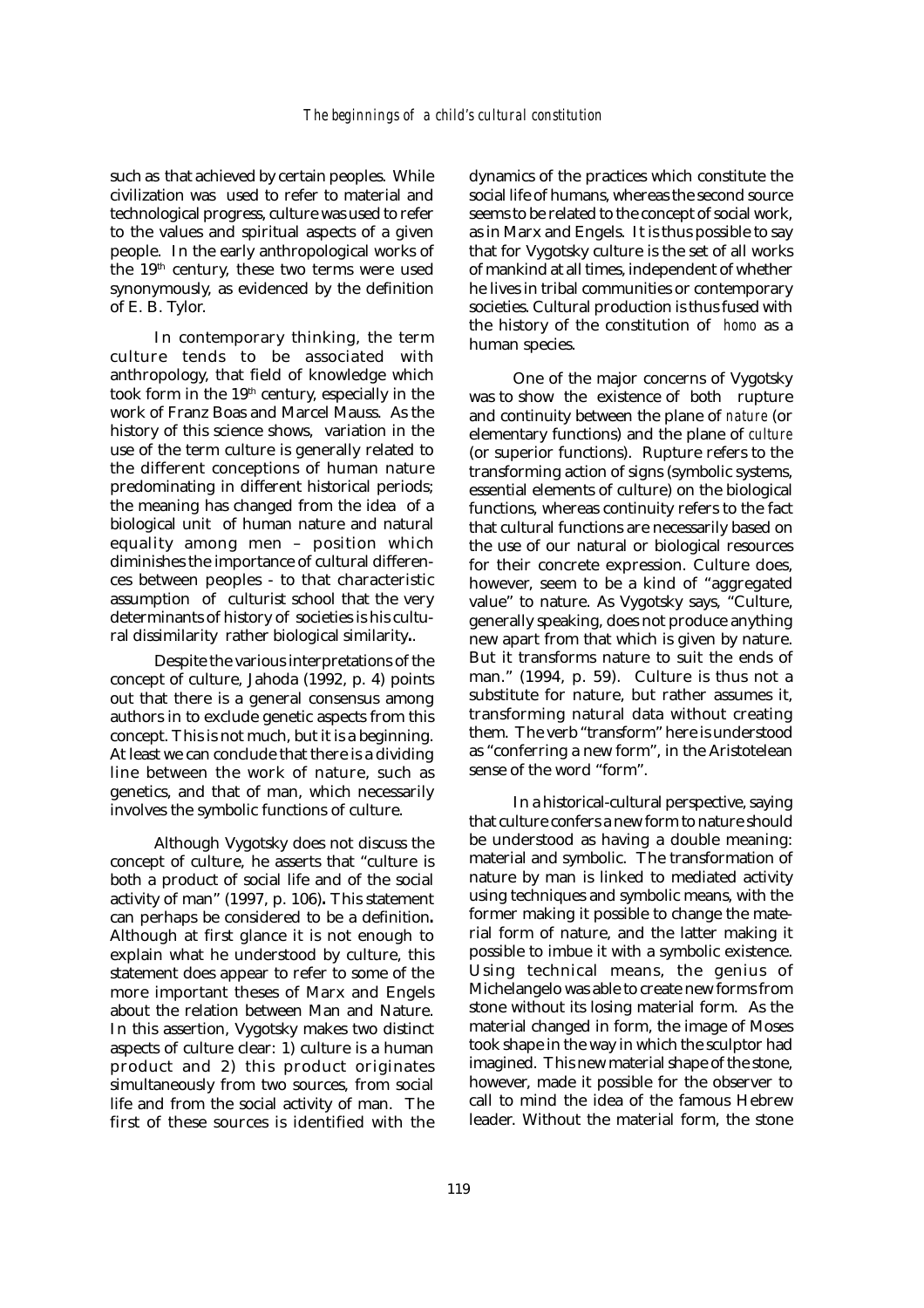would have remained silent. Nevertheless, the material form as such does not guarantee that the observer will identify the symbolic dimensions of the idea which is to be evoked. As Charles S. Peirce would say, for this to happen, it is necessary to have "collateral knowledge" about Moses. This shows that at one and the same time materiality can become significant without losing its material characteristics, yet without this materiality, the sign lacks the form of expression.

If culture is the set of human products, then cultural development implies the conversion of meanings which these products have for adults (in the social or public plane) into meanings for the child, especially within the social group of which the child is a part. At the same time, cultural development also implies the acquisition of abilities resulting from the productive activity itself.

The relationship between biological and cultural functions is quite complex, since, on the one hand, they exercise uniquely separate functions, while, to a certain extent, on the other they are inseparably interrelated. We can, for instance, distinguish between the unpleasant aspects of physical pain provoked by injury and the happiness resulting from having suffered for a great cause. But how can one separate the happiness of suffering from the physical pain which nurtures it? The physical aspects of life are not the same as the feelings that this life causes, but how can one separate one from the other? How can one fail to distinguish the act of eating from the pleasure caused by food? But, at same time, how can one separate one from the other? This seems to suggest that even though, on the theoretical plane, it is easy enough to establish a distinction between natural and cultural functions, it is actually difficult to establish the limits between them.

From the little that we know about the natural state of the human infant, we know that, from the beginning of life, he has an incipient sensory and motor activity, but that this is sufficient to guarantee the necessary contact with its physical and social surroundings. This biologically-determined activity, however, even when it attains a certain level of functional stability, is totally insufficient for the human infant to be able to relate initially with the cultural world. This gives rise to the question of how to explain how from this hypothetical "zero cultural moment" a cultural being who will some day be fully integrated into the human world can arise. One plausible answer would be that this sensory and motor activity constitutes the basis for the first forms of communication of the child with its cultural medium, even before these two functions become mutually interactive**.** According to Piaget (1971), Wallon (1942) and others, this happens throughout the first year of life. The existence of sensory activity makes it possible for the child to capture the signs coming from the medium, while the motor activity makes it possible for the child to express internal states, both emotions and needs, with its body. In this way, the presence of both receptors and the capacity for expressive movement makes it possible for the child to fulfill what ethological research considers to be the basic necessity of superior mammals: the need for contact with peers.

### **Semiotic analysis**

Given the impossibility of directly observing the effects of the action of culture on the biological nature of the child in the first few months of life, this research was designed to try to capture and identify the presence of *indicia* of this action. This decision is based on two premises: (1) the existence of so many experiences of use of different forms of signs (traces, clues, symptoms) reveals that it is entirely possible to create real links between things which are not directly known and the *indicia* of their existence; (2) it must to be possible to identify *indicia* suggesting the effect of cultural action on the biological functions of the child during the first few months of his life;

Therefore, we should be able to conclude that the presence of the *indicia* of the action of culture at the beginnings of the child's existence allows us to assert that the process of cultural constitution of the child starts immediately after birth, as suggested by Vygotsky.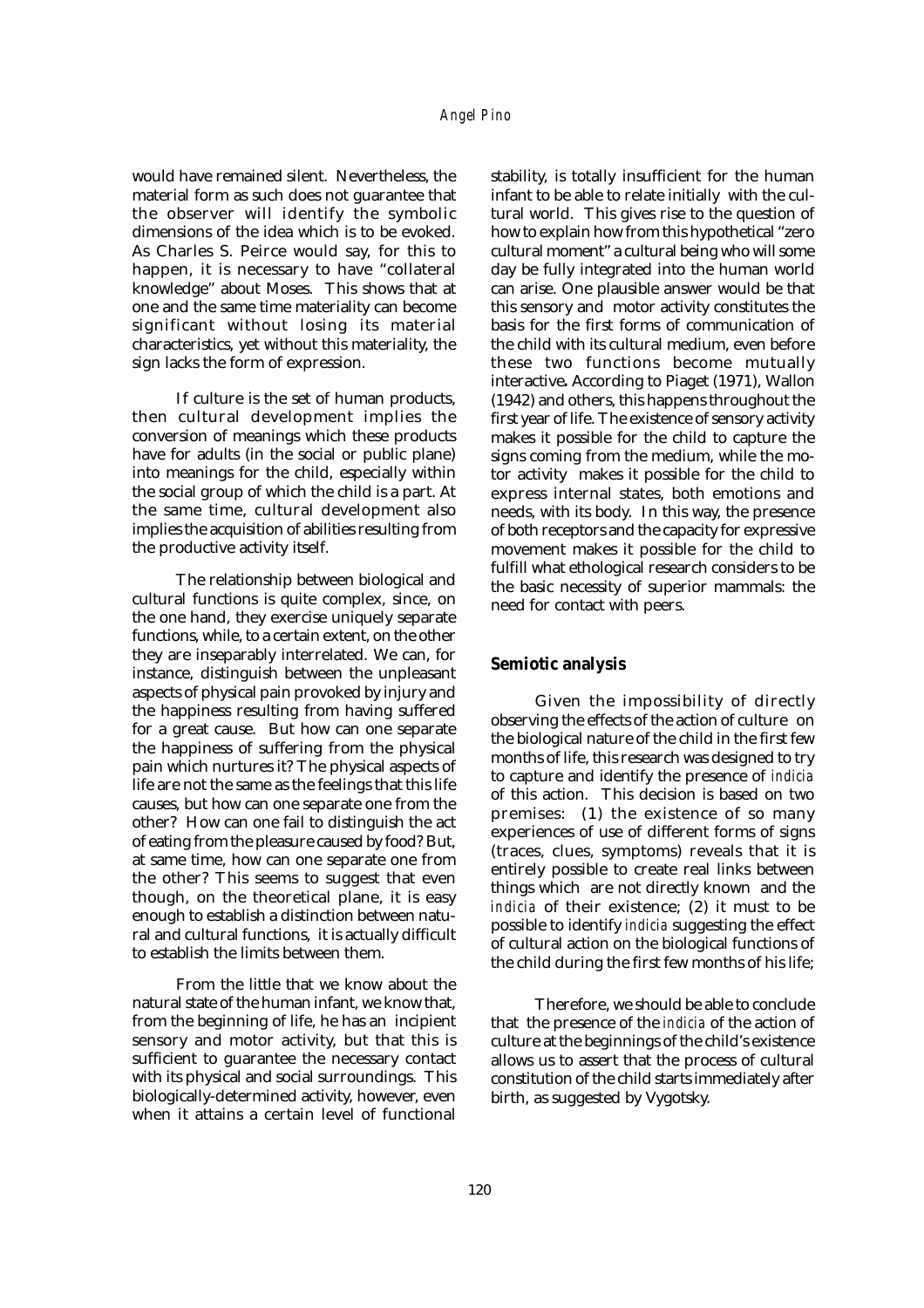In terms of critical logic, the research design adopted here is more closely related to abduction (Peirce, 1990) that to deduction. Abduction seems to be more adequate for conjectural studies than more deductive methods, since it operates with logical suppositions rather than causal relationships. According to Peirce, one particularity of argument by abduction is the relation of similarity between an enunciated fact as the conclusion of reasoning and facts which constitute the underlying premises, since premises can be perfectly true without a conclusion necessarily being so. Thus, a failure to identify *indicia* of the process of cultural constitution of the child is independent of the truth of the two premises that "there is truly a link between an event and its *indicium*" and that "there truly exists a link between the process of cultural constitution and the *indicia* of that process".

The implications of the adoption of this abductive methodology for the present investigation deserve further consideration. In the first place, it must be remembered that looking for *indicia* of some kind is quite different from looking for causal relations between facts, as these two kinds of results involve different methodological options. Looking for *indicia* requires an analysis involving traces, not proof; signs, not ready meanings; although these *indicia* can make it possible to complete a logical chain, thus making it possible to draw reliable conclusions about what is being sought. The *indicia* as such have no value as proof, since they only acquire such a value once the interpreter is able to find a logical reason to permit their inclusion in a sort of logical or semiotic network of meaning, assuming, as does Peirce, that semiotics and logic are synonymous.

In the second place, verifying the existence of a process is more than pointing to facts. It involves following the course of events to reveal the transformations which have occurred at some specific historical moment. But verifying the existence of the transformations of interest here, i.e., the transformation of biological functions as a function of culture, assumes a dialectical view of what has happened; in fact, it is only possible

to talk about the transformation of one thing into another if that which is transposed both maintains and changes something of its own specific nature.

Finally, speaking of *indicia* of a process from a historical-cultural perspective implies dealing with something which is a part of the process itself, and which shares some of its specific characteristics. *Indicia* constitute the visible expression of something which is invisible, or, in other words, they indicate the presence of an absence. From this perspective, cultural development is characterized by two aspects: it is historical and it is dialectical. If it is true that "behavior may be understood only as a history of behavior" (Vygotsky, 1997, p. 97), the understanding of a process comes from the understanding of the history of that process. This means that the *indicia* constitute part of the history of the process; they are also transformed during the course of observation, thus revealing the dynamic nature of the process. But if the process is historical, it gives rise to new forms from the old, which makes it possible for us to interpret *indicia* as links in the evolving chain of forms of the process. This fact greatly facilitates the task of interpretation, since the meaning of *indicia* is linked to genetic evolution during the period studied. Translated into concrete terms, the *indicia* should provide evidence of the presence of a series of new forms which reveals the biological transformations occurring during this phase of development, as well as evolution toward new forms as a result of the action of the socio-cultural medium. It is this transformation which furnishes the structural dynamics of the process.

The kind of methodological model which seems to fit these theoretical fundamentals and the nature of the object of investigation is what authors like Ginsburg (1948) call the "indicial paradigm", a model appropriate for a semiotic analysis. The analysis of *indicia* involves interpretational acts rather than a mere description of the facts that they represent. If all research requires some sort of interpretation because the phenomenon investigated is not in itself obvious, when the object of investigation consists of *indicia,* an interpretive method seems to be the only one possible. The present research does not, however, utilizes a specific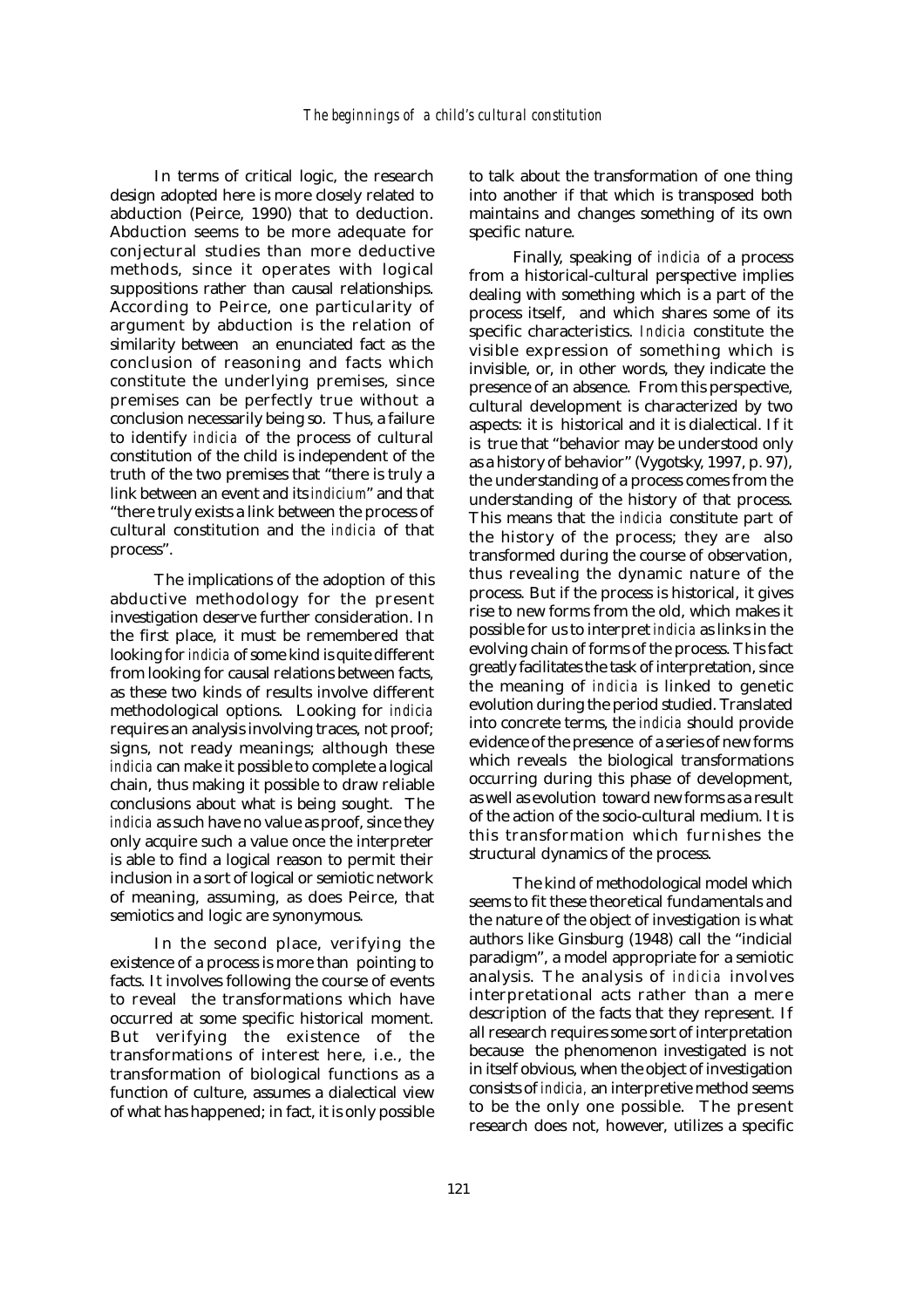model which has been used by various authors working with a different semiotic methods, since what is of interest here is not the establishment of relationships between *indicia* (clues, symptoms, etc.) and some specific event but rather the verification of the existence of the *indicia* during the process of the cultural constitution of the child, i.e., the transformation from a biological being to a cultural being, without any attempt to explain the process nor the reason for its existence.

This paper is based on the investigation of a single child during the six first months of his life. Brief video recordings were made at various times neither totally random in selection, nor rigorously scheduled, since transformations are slow and only perceptible once they have reached a certain level of temporary stabilization. The use of video recordings was especially important because the child still has no possibility of speech and can only express itself with the language of its body. On the other hand, this procedure makes it possible for the research worker to observe the data as often as necessary, as interpretation is an extremely dynamic process which is constantly fed by re-observations of the same data. The sequence of observations makes it possible to accompany the process in construction without treating it as a preconceived and linear phenomenon. In this case, the metaphor "arrow in time", outlined by Prigogine (1996), seems to be more appropriate for define an irreversible processes such as the history of development.

For the analysis of empirical data, a table of "developmental indicators" was constructed, similar to those used by René Spitz and others. Spitz used the term "development organizers", which he defined as the result of "convergence of various lines of biological development of the embryonic organism in a given point" (Spitz, 1968, p. 88). However, there is an important difference between the conception of these organizers by Spitz and the way the indicators are considered here. We consider them to be expressive acts based on "natural functions". Although they are represented in the genetic marks of human beings (i.e., of human biology constructed throughout the humanization of the species *Homo sapiens*) they were originally biological functions and must necessarily pass through a process of transformation, which will give them a symbolic form. The indicators of development are of a sensory-motor nature because they are elementary forms perceivable during the first weeks or months of life of the child. But their function as indicators of the process of interest here lies in their relationship to *indicia* of the changes that occur in them which suggest the action of culture. The indicators include 1) glance fixation, 2) body movements (of the hands, feet, arms, legs), 3) vocalizations 4) cries, 5) smiles, and 6) various combinations of these, in situations of "great happiness".

#### **The** *indicia* **and their interpretation**

Having arrived at this point, the original inquiry which was the source of the problem and objectives of this investigation arise again: if the "cultural development" of the child originates in the Other rather than in the child itself – i.e., in the social and cultural practices of man in the context of social relationships – it should be possible to find *indicia* of the conversion of biological functions into the cultural ones during the first moments of life; and in this case it should be possible to visualize them in some manner.

It is clear that this is a difficult question which has not yet been posed in the psychological literature, at least not in this form. The difficulty lies in the nature of the question itself and in the way in which it can be posed. Two completely different orders of reality are involved. The first of these is the order of nature, of "things in themselves", in which man is a part and over which he has no direct power since he does not create it but only reproduces and transforms it. The other is the symbolic order, an order created by man and over which he exercises direct power. The first is a material reality, the second is not. The first can acquire symbolic quality without losing materiality; the second, however, can only become concrete through the former and it still does not lose its symbolic nature. Paradoxically, these two disparate natures which have historically been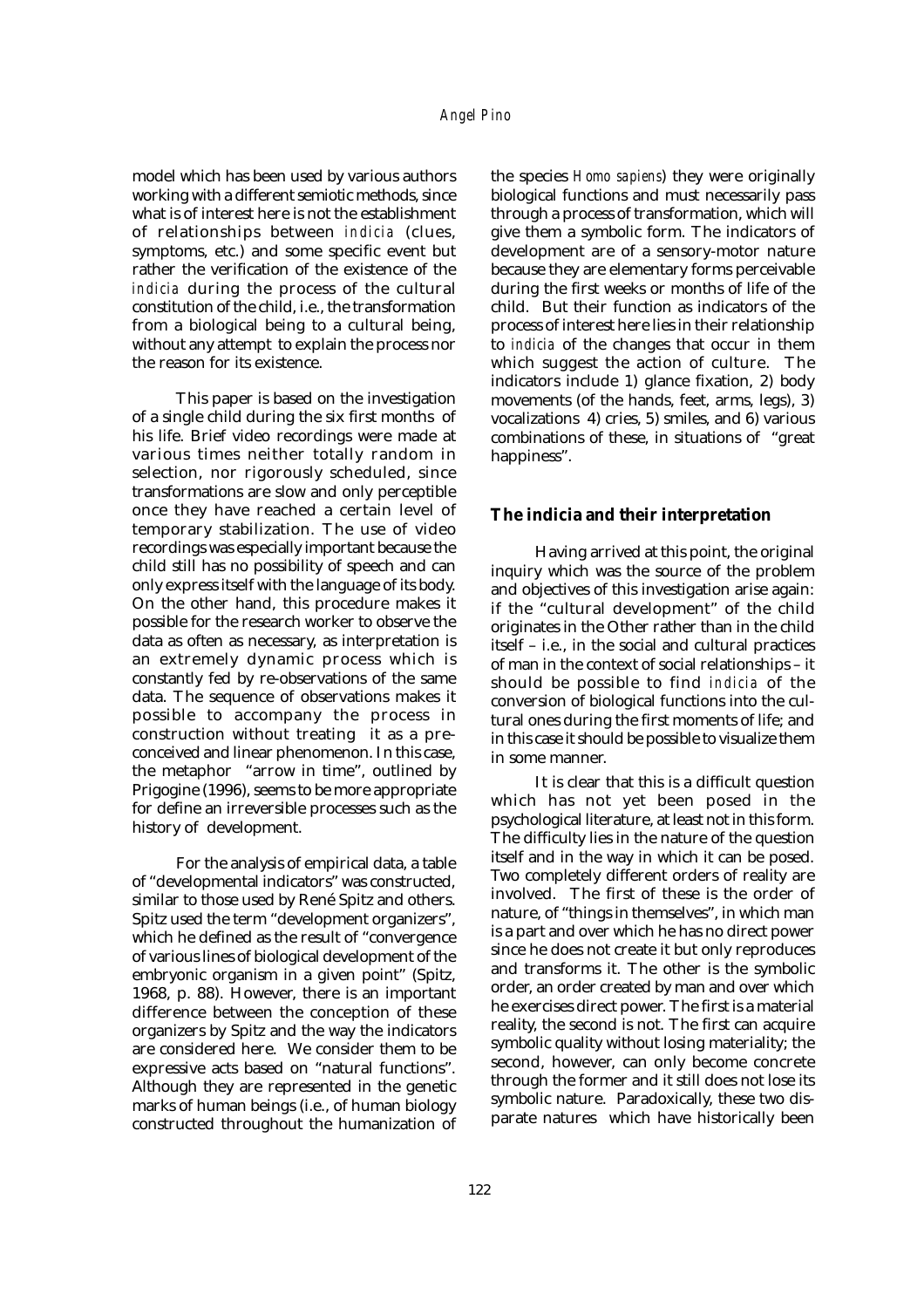considered to be incompatible and mutually exclusive – are what makes the relationship between the natural and the symbolic orders possible or, in other terms, triggers the transformation of nature into culture. The history of man is the proof of this.

The search for *indicia* of the action of culture on the biological functions during the initial phase of the life of the infant is a reminder of the fact that the nature inherited at the moment of conception is already that of a *human* nature, i.e., a biological reality transformed by the history of mankind. This nature implies that the members of this biological species can *become* humans. Therefore it implies that the human infant is the recipient of a nature already marked by culture, thus making it a natural candidate for the achievement of the human condition. This is not automatic, but a gradual conquest achieved during the time which defines that individual's personal history.

These considerations suggest that the search for *indicia* of the action of culture on the nature of the infant should consider not only potential future changes in this nature, but also what has already happened in the past. Ignoring biological evolution and human evolution is a serious mistake. In order to understand something of the complex process of the conversion of nature into culture, one must suppose that this results from the action of external agents on various levels simultaneously.

Despite the risk of oversimplification, the following figure (Figure 1) should help clarify these concepts. This figure attempts to show the different planes of the process of the constitution of the complex structure of an adult human being, a process which the infant must live if he is to become an human being by the action of the cultural medium surrounding it. During the evolution of the genus *Homo*, a structure which was originally only biological, shaped by the ecological conditions of the natural habitat, gave rise to new forms which were acquired along with the ability to influence nature and modify the conditions of this habitat. Transforming nature by creating one's own habitat is the great adventure of mankind and it was this adventure which has led to the

development of the new species *Homo sapiens*. It can be said that biological aspects are modified by the instrumental and symbolic activity of mankind, i.e. by the culture of which this activity is the expression.

The concentric circles represent the various phases in human evolution. The outer circle (a) represents the primitive biological heritage of our primate ancestors, whereas the second (b) represents this heritage as transformed by culture throughout the social history of man – what is called here of *human* nature. The inner circle (c) represents the specific and concrete history of each individual human being within the cultural history of mankind.

When a human infant is born, it is a biological being already marked by culture, so that the first two circles (a and b) do not constitute two separate entities - despite their representation of the dialectic opposition between nature and culture - but rather a single human nature. This is the hard core of the historical-cultural perspective of psychology, something totally strange for the psychological tradition. It is this human nature that each human infant receives from its parents at the moment of fertilization. As this nature enters into contact with the reality of the "cultural medium" - the only medium/reality available for humans - these cultural marks are gradually activated, so that the various cultural functions can develop (consciousness, thought, speech, feelings, etc.). These functions imply the transformation of natural functions which were appropriate for the biological reality of our ancestors into modern days functions. In other words, biology reaches the most advanced stage of its evolution, so that a flower stalk emerges from a base branch.

The idea of activation of the cultural marks of the infant organism upon contact with the cultural medium led to the concept of a *cultural zero moment* - a phase which must necessarily precede the process of activation - and to the search for *indicia* of this processes. Although many studies have investigated human infants in the first few months or years of life, none has started from the theoretical precepts underlying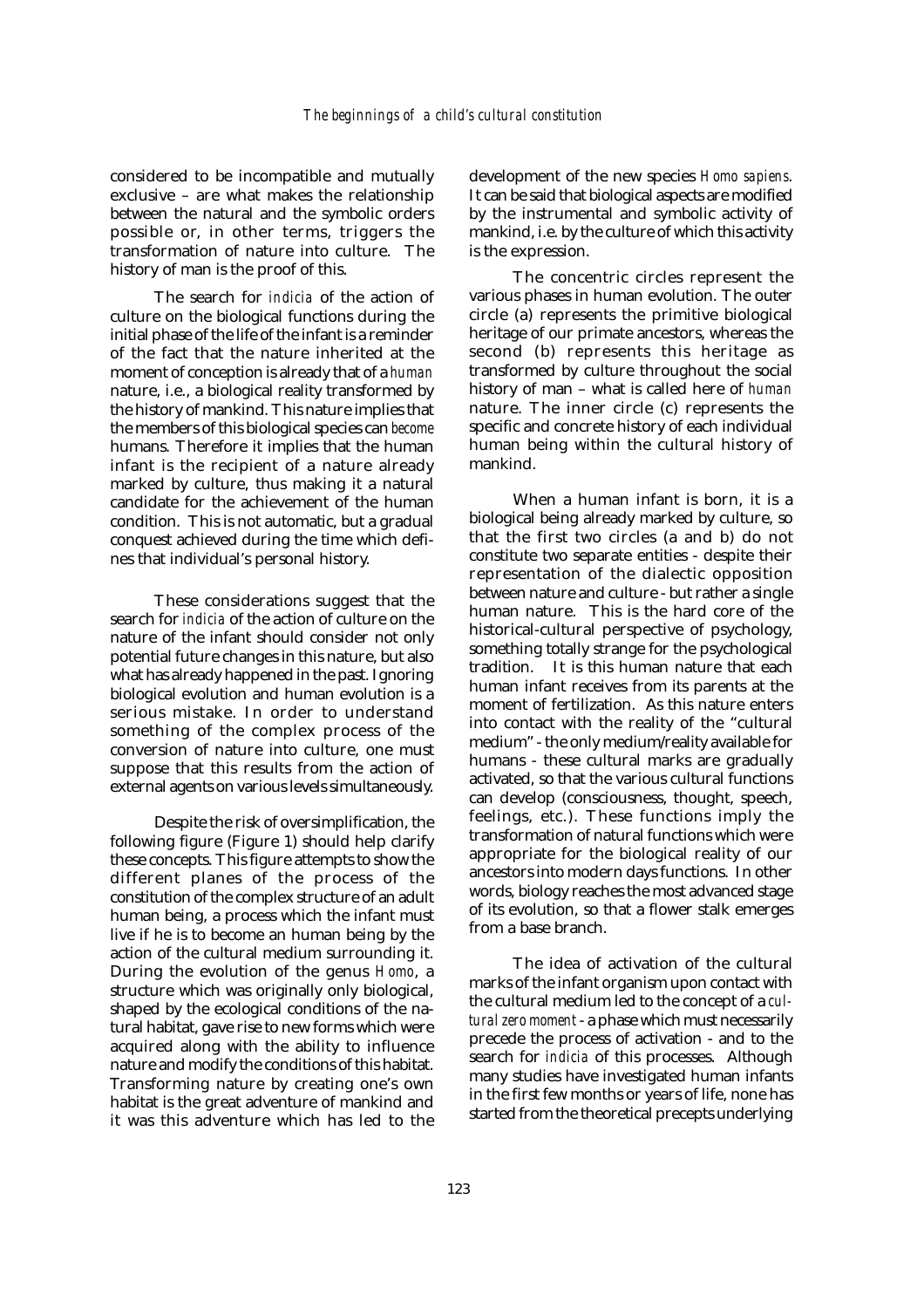



 **PLANE OF GENERAL EVOLUTION**

**Figure 1.** Representation of the constitution of a human being

the present paper. Prior to Vygotsky, attempts to explain the relationship between the different biological and psychological aspects of human being (*soma* x *psychè*) were never able to overcome dualist explanations, even in interactionist models such as those of Piaget. This explains why the reader may feel a certain discomfort with the ideas presented here, as these are drastically different from those considered in the numerous research papers available about infants. The originality of the Vygotskian thesis about the social origin of the psyche arises in the idea of the *conversion* of the biological nature of the infant into a cultural one as the result of the action of the human medium on that infant, a culture which is

internalized due to the mechanism of semiotic mediation. In the logic of these thesis of Vygotsky, this *conversion* can only take place after birth, even though one cannot forget that the infant's nature has been marked by the cultural history of mankind ever since conception. It thus carries the "mark of the human".

In the analysis of empirical data two basics points should be taken into account. The first is that the cultural functions must to be incorporated into the natural functions of the infant, which are in full development once birth has taken place. The second is that these natural functions bring about their own transformation because they carry the cultural marks of the human species.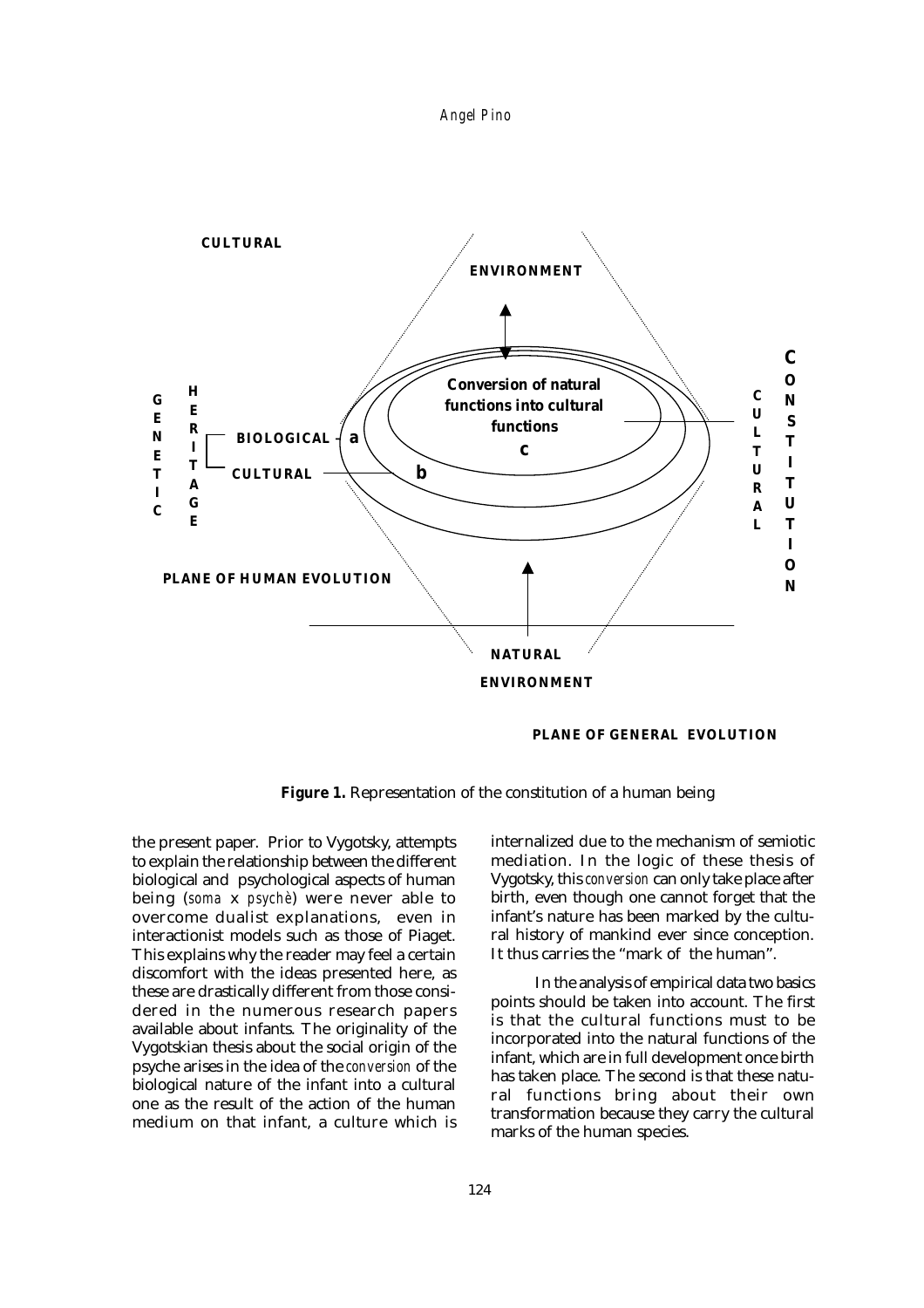From the empirical data of the various selected indicators of the natural functions of infant a set of *gradients*<sup>1</sup> of their evolution was constructed where we can to detect the *indicia* of the cultural action over them (Pino, 2002).

Although no attempt will be made here to furnish a complete analysis of each of these indicators, a general outline will be provided.

The empirical data show that, immediately after birth and during the first days of life, the only functional *indicia* presents was the existence of purely biological rhythm (sleeping, waking and feeding) as well as reactions to organic discomfort (cries and spasms). Only after the fourth day was our infant able to open its eyes during the limited time it was awake, but even then he was unable to fix its gaze on anything in surrounding world, as if it were a nebulous of some sort. "great cloud". On the fifth day, the auditory function become operative and ocular movements "sweeping the visual space" were observed, apparently an unsuccessful attempt to locate the "human voices" in the surroundings. After the first week, the "sweeping of the visual space" had become more intensive, suggesting that, despite the presence of numerous simultaneous sounds (music, household noises, street noises, etc.), only human voices aroused the infant's attention. It was thus identified as the first indication of the effect of the intense human presence during the first days of the infant's life. By the tenth day spontaneous attempts to smile were observed, even without any human presence, and by the beginning of the fifth week, attempts at eye fixation on the parents were also observed. Nevertheless only after two months had this behavior acquired the status of elementary communication of the infant with the known Other (parents) who cared for it (speaking, stroking, playing etc.). By the end of the third month, this communication had become a "wordless dialogue" of the infant with the known Other, exploiting the simple, yet effective, means available (simultaneous use of glances, smiles, sounds, and body movements) in response to the Other.

In only three months, that infant who had barely been able to open its eyes, and at best loose its glance in empty space, as Piaget would say, had already become sensitive to the presence of the Other, to which it responded with limited, yet effective natural resources. In constant contact with this Other, its eyes gradually take on a shine, and the smile which was initially a mere muscular contraction becomes a social smile, other movements also increase in flexibility and expressiveness. If biological nature still predominates, as it has since the first moments of fetal existence, only three months of intimate interaction with other humans has been sufficient for it to be modified. Although barely perceptible, signs of humanity are already present.

What was only a vague *indicia* of the action of culture on the social interactions of Lucas prior to the first three months had gradually emerged as a clear *indicia* of this action on the plane of socialization, with the appearance of complex set of behaviors involving sensitivity to the voice and presence of the Other, as well as reactions to this voice through the use of a gaze and the fixation of this gaze on the figure of the Other (the mother).

Perhaps the reader may think that this behavior reflects the plane of biological phenomena of animal sociability pointed out by specialists in Ethology, such as K. von Frisch, K. Lorenz and N. Tinbergen. If, however, the animal forms of sociability correspond to the specific conditions of the life of each species, the forms of sociability which arise in the human infant are also specific to the human species, developed by this species during its long history.

During the period extending from the fifth to the eighth month of life, Lucas developed an increasing interest in objects, an interest in contrast with the prior focus on people. During this period, the *indicia* of cultural action become more numerous and visible to the observer. They are concentrated on the axis of "objects  $\mathcal{L}$  people", the two principal dimensions which compose the cultural universe in which Lucas is immersed. In summary, the main *indicia* are the following: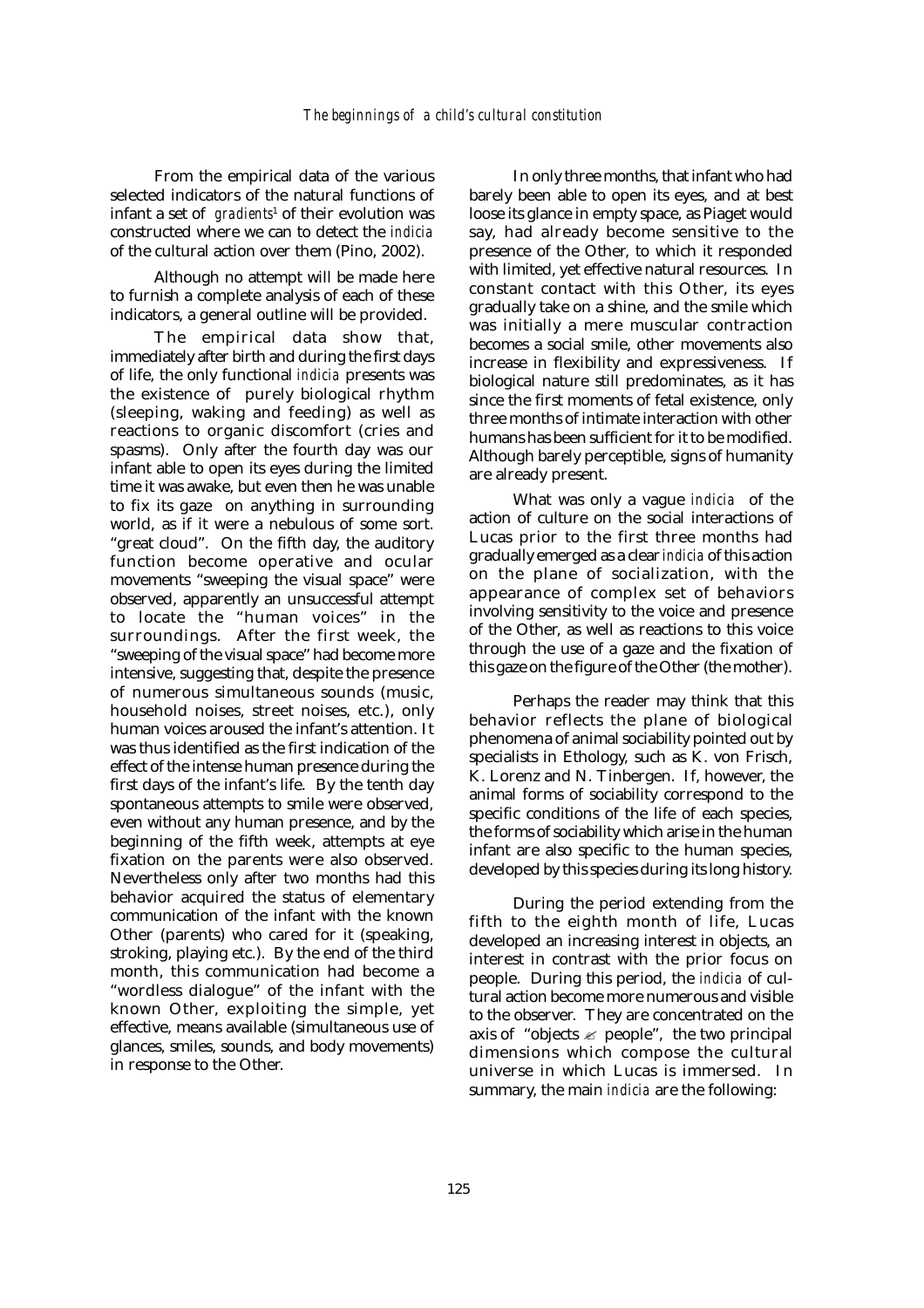- ? Things are no longer merely a focus for contemplation, but have become the object of manipulation, and a manipulation in a search for knowledge rather than as a ludic activity. These objects gradually assume individual identities, provoking specific reactions of the infant along the continuum of "interest  $\mathscr{\mathscr{E}}$  disinterest".
- ? Relations with people (accompanied by looks, smiles, sounds, gestures, and other movements) seem to no longer be characterized by "magic power" such as attraction and fascination exerted by the Other up to that time. These relationships are now regulated to some extent by Lucas himself along the two continua of (1) "connection to  $\mathscr Z$  disconnection from" the Other as a function of the circumstances, and (2) "appeal by the Other  $\mathcal E$  search by the child".

Various authors have shown in their research concerning the infants that objects gradually take on their own identities as the result of the manual-visual contact of the child. Although this produces the effect of "playing", what is experienced by Lucas is more of an activity of discovery than of a "pastime".

As objects are manipulated, they gradually acquire their own shapes, while simultaneously changing, almost imperceptively, the way in which Lucas perceives and interacts with them. These changes can be seen in the modification of what seems to be the main selective principle used by child: "interesting  $\mathscr E$  non interesting". This suggests that it is not the color and shape of objects which have an automatic power to fascinate, although such a hypothesis has often been proposed, but rather that even if these aspects do actually incite the initial attention of Lucas, they do not maintain it, although the basic selective principle continues active.

The dynamics of social relationships also provide *indicia* of the cultural influence as Lucas gradually frees himself from the pressure of natural order (especially determinism and regularity) to participate in what can be called the "game" of the relationship with the Other.

This relationship is gradually (re)constituted as a function of various selective principles, although at this time of life, the major principle seems to be that of "interest  $\mathscr E$  non-interest", whatever the motivating factor. These changes furnish new *indicia* of the role of culture in the sociability of Lucas.

In general, it can be said that evolution of the biological functions of Lucas – within the genetic parameters of the species – occur simultaneously as part of the evolution of his relationship with the Other and the nature of his interaction with objects. It is clear that the evolution of the "cry", the "look", the "smile" and what I have called "the combination of several of these" is directly linked to the progressive constitution of the relationship "child  $\mathcal{Z}$  Other". This is not unexpected, since these constitute expressive forms of communication. But even the "motor development" of the infant takes on cultural form in the adaptation to the conditions of communication with the Other. As Wallon (1942) has said, the tonicity, source of affective life, gives an expressive and thus communicative form to the movements of the infant.

It can thus be seen that the observation of the biological evolution of Lucas during the first six months of his life has revealed two fundamental points. The first of these is that culture is incorporated into his biological nature, converting this into forms which constitute human nature. The second is that the transformation of natural functions on the basis of the action of culture confirms the thesis of Vygotsky (appropriated from Marx) that "all higher mental functions are the essence of internalized relationships of a social order, a basis for the social structure of the individual" (1997, p. 106).

#### **Notas**

1. "Every function in the cultural development of the child appears on the stage twice, in two planes, first, the social, then the psychological, first between people as an intermental category, then within the child as a intramental category " (SW, vol. 4, 1997, p. 106).